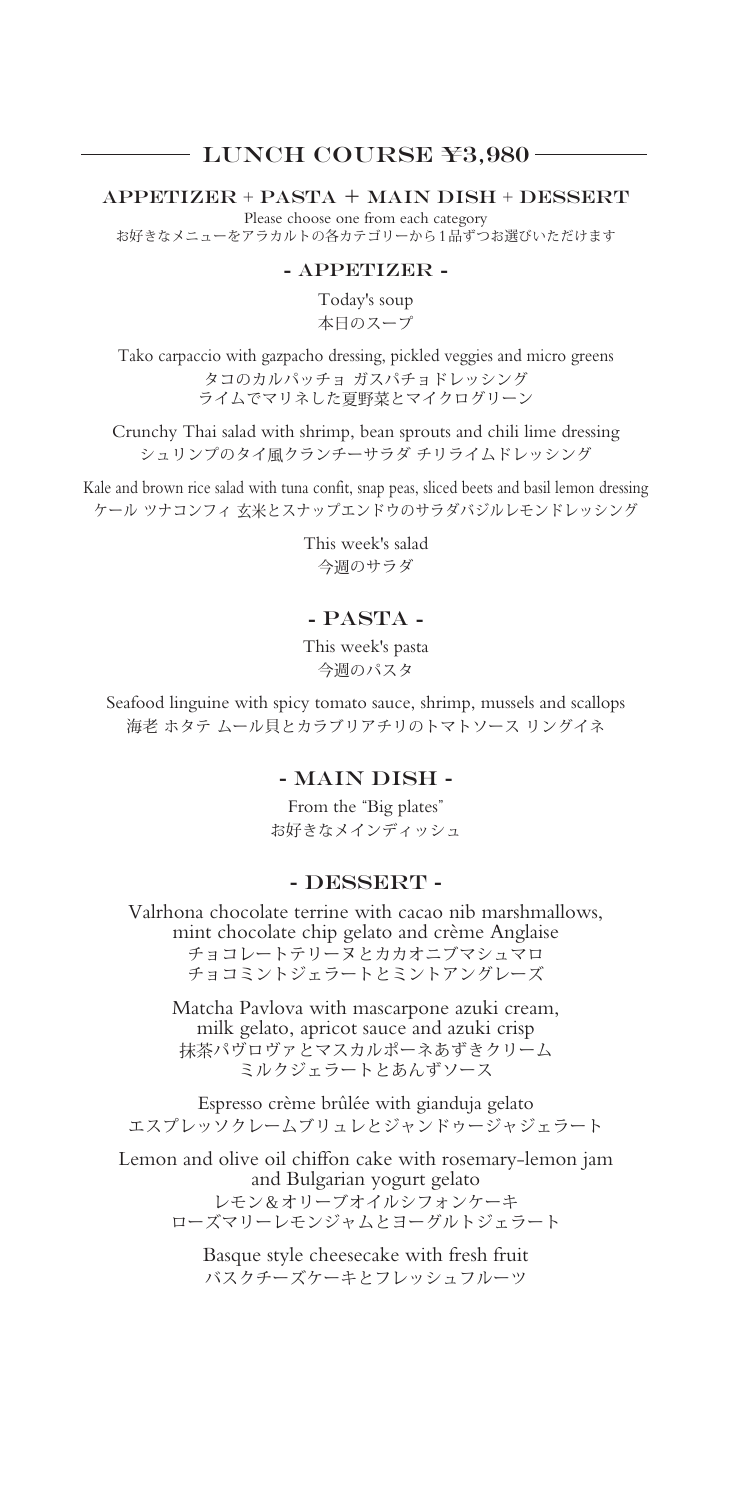# WEEKLY LUNCH MENU

Today's small salad Today's small soup 本日のサラダ 本日のスープ 500 500 

## SMALL PLATES AND SALADS

| pickled veggies and micro greens<br>タコのカルパッチョ ガスパチョドレッシング<br>ライムでマリネした夏野菜とマイクログリーン                                                                                                   |  |
|--------------------------------------------------------------------------------------------------------------------------------------------------------------------------------------|--|
| and za'atar spice, pita bread<br>えんどう豆のハムス クリスピーガルバンゾーとザータースパイス                                                                                                                      |  |
| カラマリのフリット スイートチリアイオリ                                                                                                                                                                 |  |
| Nashville hot fried chicken with bread and butter pickles,  1,200<br>*choose your spice level Nashville hot or Howlin'hot<br>フライドチキン ナッシュビルスタイル<br>*辛さをナッシュビルホット or ハウリンホットよりお選びください |  |
| cheese, black beans, tomatoes, avocado and creamy dressing<br>今调のサラダ:<br>スモークチキン チェダーチーズ ミックスブラックビーンのメキシカンサラダ                                                                        |  |
| and chili lime dressing<br>*Add fried soft shell crab 500 Add extra coriander 300<br>シュリンプのタイ風クランチーサラダ チリライムドレッシング<br>*トッピング ソフトシェルクラブフライ 500 コリアンダー 300                             |  |
| sliced beets and basil lemon dressing<br>ケール ツナコンフィ 玄米とスナップエンドウのサラダ<br>バジルレモンドレッシング                                                                                                  |  |

## ORIGINAL FLAT BREAD PIZZAS

This week's pizza : Whitebait pizza with mozzarella,............................1,700 shredded cabbage, tomatoes and anchovy garlic oil 今週のピザ : シラスとキャベツのガーリックアンチョビフラットブレッドピザ

Four cheese pizza with mozzarella, ricotta,.......................................................1,700 Gorgonzola and Grana padano 4チーズフラットブレッドピザ モッツァレラ リコッタ ゴルゴンゾーラ グラナパダーノ

Please scan for allergy information|アレルギーメニューの詳細はこちらから: